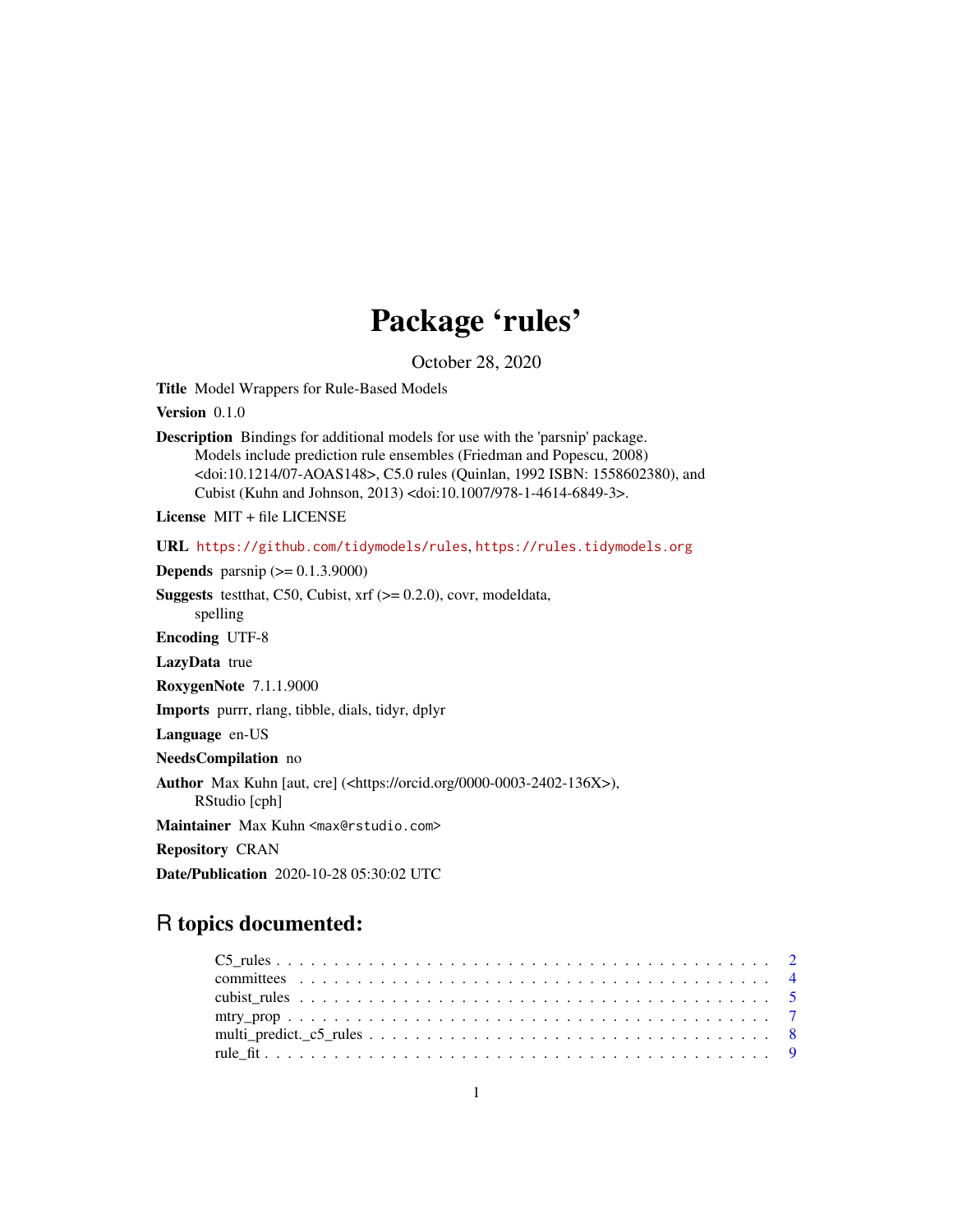#### <span id="page-1-0"></span>**Index** [12](#page-11-0)

<span id="page-1-1"></span>

#### Description

[C5\\_rules\(\)](#page-1-1) is a way to generate a *specification* of a model before fitting. The main arguments for the model are:

- trees: The number of sequential models included in the ensemble (rules are derived from an initial set of boosted trees).
- min\_n: The minimum number of data points in a node that are required for the node to be split further.

These arguments are converted to their specific names at the time that the model is fit. Other options and argument can be set using [parsnip::set\\_engine\(\)](#page-0-0). If left to their defaults here (NULL), the values are taken from the underlying model functions. If parameters need to be modified, update() can be used in lieu of recreating the object from scratch.

#### Usage

```
C5_rules(mode = "classification", trees = NULL, min_n = NULL)
```

```
## S3 method for class 'C5_rules'
update(
 object,
 parameters = NULL,
  trees = NULL,
 min_n = NULL,fresh = FALSE,
  ...
)
```
#### Arguments

| mode       | A single character string for the type of model. The only possible value for this<br>model is "classification".                                                                                                                     |
|------------|-------------------------------------------------------------------------------------------------------------------------------------------------------------------------------------------------------------------------------------|
| trees      | A non-negative integer (no greater than 100 for the number of members of the<br>ensemble.                                                                                                                                           |
| $min_n$    | An integer greater than one zero and nine for the minimum number of data points<br>in a node that are required for the node to be split further.                                                                                    |
| object     | A C5_rules model specification.                                                                                                                                                                                                     |
| parameters | A 1-row tibble or named list with <i>main</i> parameters to update. If the individual<br>arguments are used, these will supersede the values in parameters. Also, using<br>engine arguments in this object will result in an error. |
| fresh      | A logical for whether the arguments should be modified in-place or replaced<br>wholesale.                                                                                                                                           |
| .          | Not used for $update()$ .                                                                                                                                                                                                           |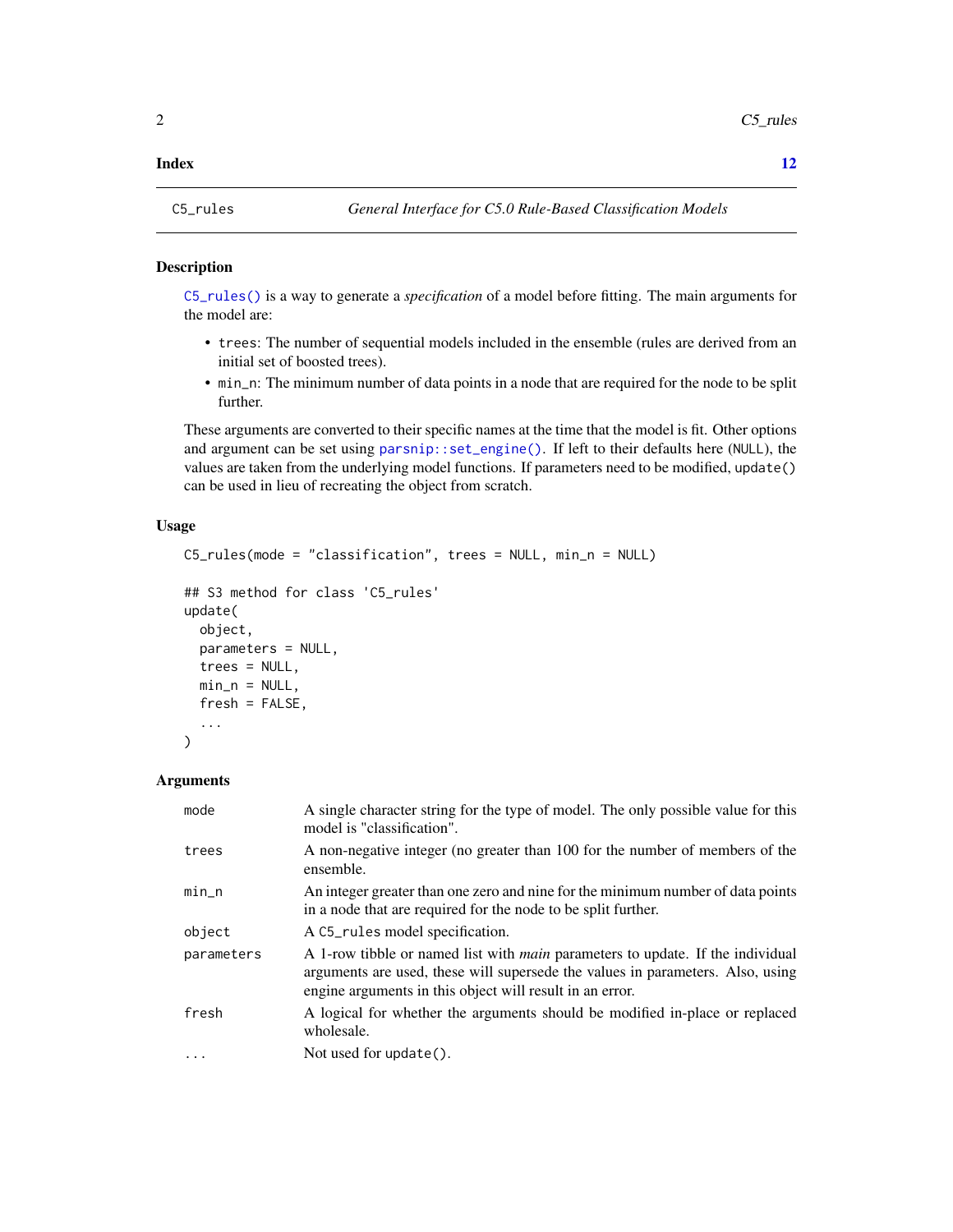#### <span id="page-2-0"></span> $C5$ \_rules  $\overline{\phantom{a}}$  3

#### Details

C5.0 is a classification model that is an extension of the C4.5 model of Quinlan (1993). It has treeand rule-based versions that also include boosting capabilities. C5\_rules() enables the version of the model that uses a series of rules (see the examples below). To make a set of rules, an initial C5.0 tree is created and flattened into rules. The rules are pruned, simplified, and ordered. Rule sets are created within each iteration of boosting.

The two main tuning parameters are the number of trees in the boosting ensemble (trees) and the number of samples required to continue splitting when creating a tree (min\_n). There are no arguments to control the total number of rules in the ensemble.

Note that C5\_rules() does not require that categorical predictors be converted to numeric indicator values. Note that using [parsnip::fit\(\)](#page-0-0) will *always* create dummy variables so, if there is interest in keeping the categorical predictors in their original format, [parsnip::fit\\_xy\(\)](#page-0-0) would be a better choice. When using the tune package, using a recipe for pre-processing enables more control over how such predictors are encoded since recipes do not automatically create dummy variables.

Note that C5.0 has a tool for *early stopping* during boosting where less iterations of boosting are performed than the number requested. C5\_rules() turns this feature off (although it can be reenabled using  $C50$ :: C5.0Control()).

#### Value

An updated parsnip model specification.

#### References

Quinlan R (1993). *C4.5: Programs for Machine Learning*. Morgan Kaufmann Publishers.

#### See Also

[parsnip::fit\(\)](#page-0-0), [parsnip::fit\\_xy\(\)](#page-0-0), [C50::C5.0\(\)](#page-0-0), [C50::C5.0Control\(\)](#page-0-0)

#### Examples

```
C5_rules()
# Parameters can be represented by a placeholder:
C5_rules(trees = 7)
# ------------------------------------------------------------------------------
data(ad_data, package = "modeldata")
set.seed(282782)
class_rules <-
 C5_rules(trees = 1, min_n = 10) %>%
 fit(Class \sim ., data = ad_data)
summary(class_rules$fit)
# ------------------------------------------------------------------------------
```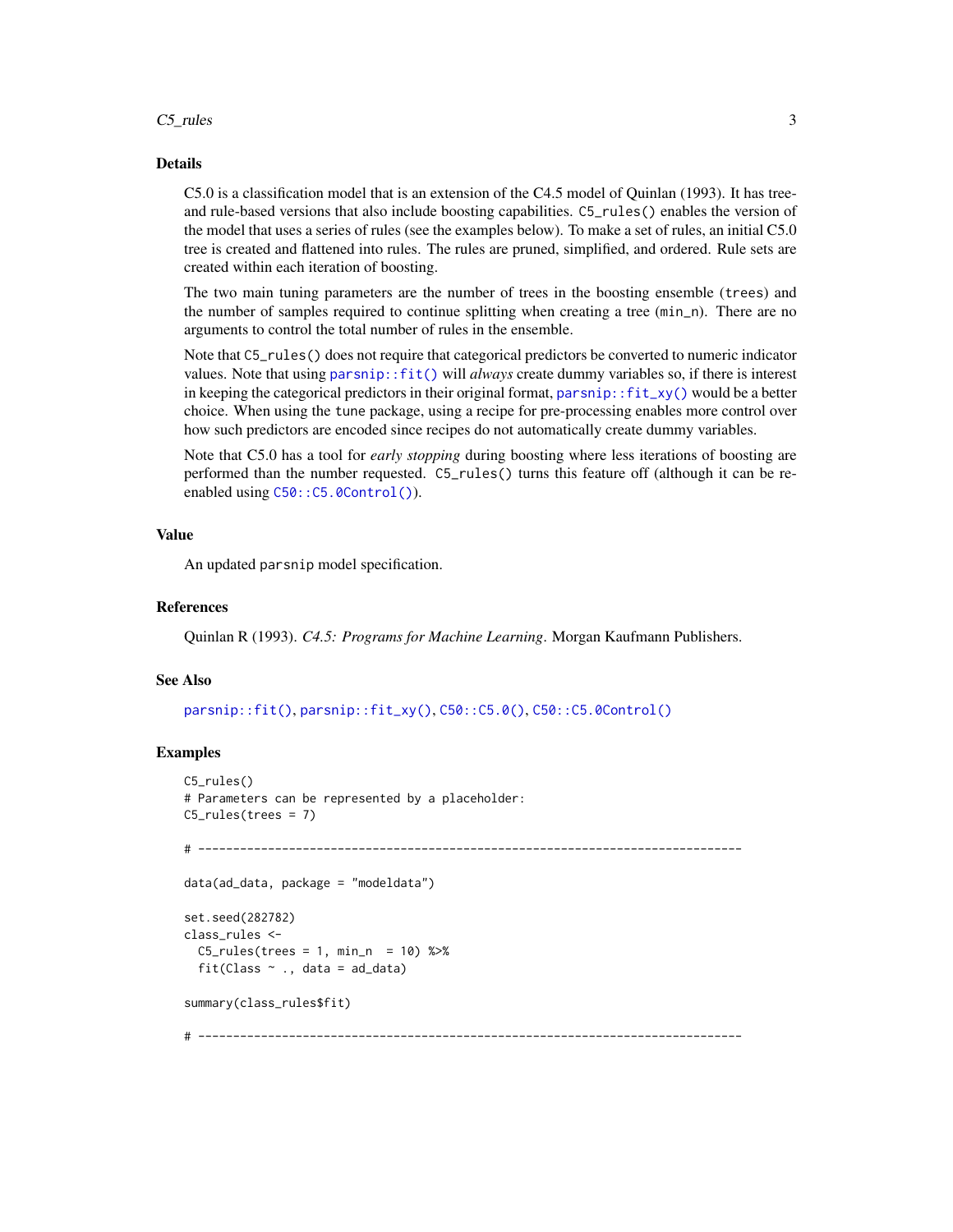```
model \leq C5_rules(trees = 10, min_n = 2)
model
update(model, trees = 1)
update(model, trees = 1, fresh = TRUE)
```
committees *Parameter functions for Cubist models*

#### Description

Committee-based models enact a boosting-like procedure to produce ensembles. committees parameter is for the number of models in the ensembles while max\_rules can be used to limit the number of possible rules.

#### Usage

```
committees(range = c(1L, 100L), trans = NULL)
max_rules(range = c(1L, 500L), trans = NULL)
```
#### Arguments

| range | A two-element vector holding the <i>defaults</i> for the smallest and largest possible<br>values, respectively.                                    |
|-------|----------------------------------------------------------------------------------------------------------------------------------------------------|
| trans | A trans object from the scales package, such as scales::log10_trans()<br>or scales::reciprocal_trans(). If not provided, the default is used which |
|       | matches the units used in range. If no transformation, NULL.                                                                                       |

#### Value

A function with classes "quant\_param" and "param"

#### Examples

```
committees()
committees(4:5)
max_rules()
```
<span id="page-3-0"></span>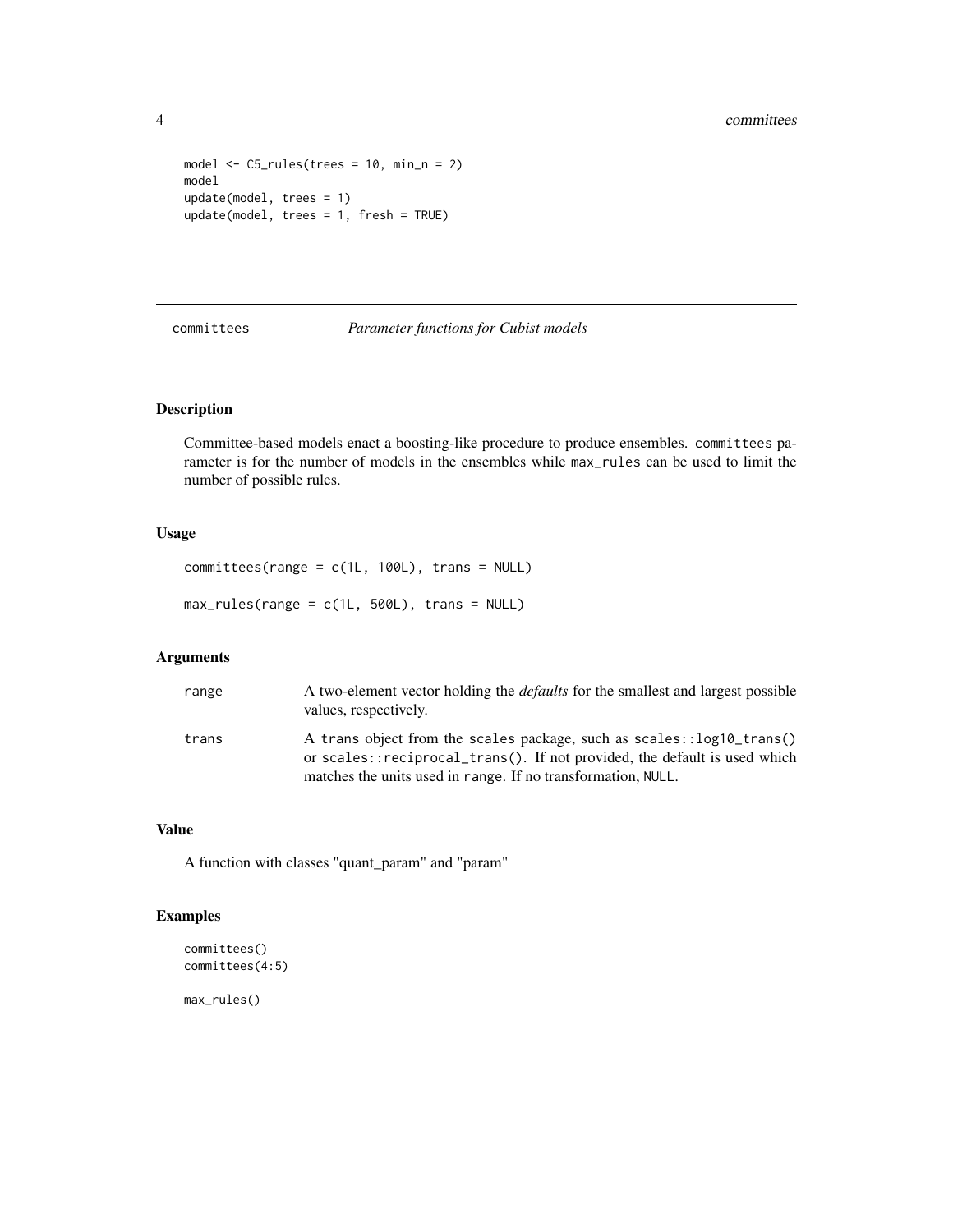#### <span id="page-4-1"></span><span id="page-4-0"></span>Description

[cubist\\_rules\(\)](#page-4-1) is a way to generate a *specification* of a model before fitting. The main arguments for the model are:

- committees: The number of sequential models included in the ensemble (similar to the number of trees in boosting).
- neighbors: The number of neighbors in the post-model instance-based adjustment.

These arguments are converted to their specific names at the time that the model is fit. Other options and argument can be set using [parsnip::set\\_engine\(\)](#page-0-0). If left to their defaults here (NULL), the values are taken from the underlying model functions. If parameters need to be modified, update() can be used in lieu of recreating the object from scratch.

#### Usage

```
cubist_rules(
 mode = "regression",
  committees = NULL,
 neighbors = NULL,
 max_rules = NULL
)
## S3 method for class 'cubist_rules'
update(
 object,
 parameters = NULL,
  committees = NULL,
 neighbors = NULL,
 max_rules = NULL,
  fresh = FALSE,...
)
```
#### **Arguments**

| mode       | A single character string for the type of model. The only possible value for this<br>model is "regression".                      |
|------------|----------------------------------------------------------------------------------------------------------------------------------|
| committees | A non-negative integer (no greater than 100 for the number of members of the<br>ensemble.                                        |
| neighbors  | An integer between zero and nine for the number of training set instances that<br>are used to adjust the model-based prediction. |
| max_rules  | The largest number of rules.                                                                                                     |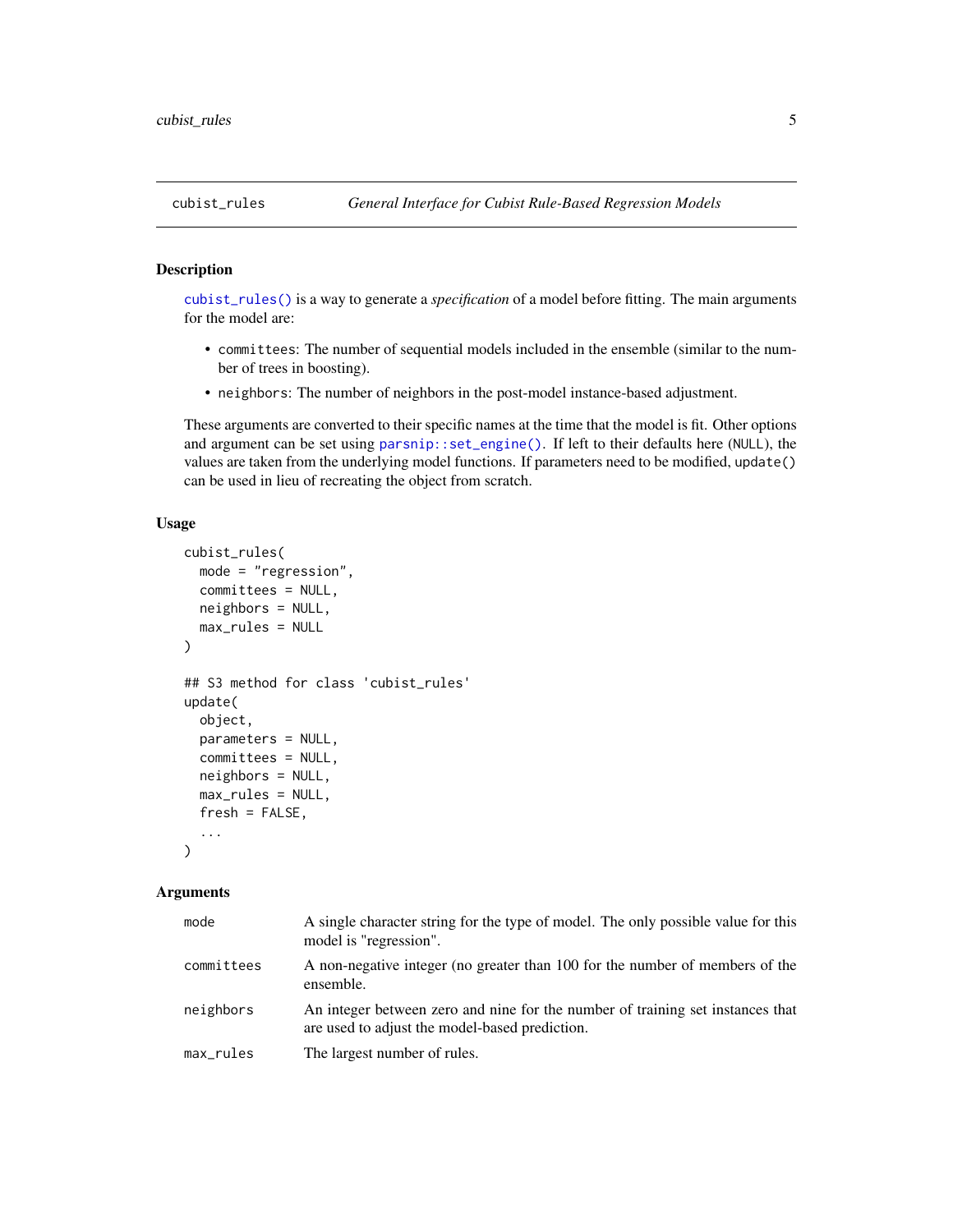<span id="page-5-0"></span>

| object     | A Cubist model specification.                                                                                                                                                                                                       |
|------------|-------------------------------------------------------------------------------------------------------------------------------------------------------------------------------------------------------------------------------------|
| parameters | A 1-row tibble or named list with <i>main</i> parameters to update. If the individual<br>arguments are used, these will supersede the values in parameters. Also, using<br>engine arguments in this object will result in an error. |
| fresh      | A logical for whether the arguments should be modified in-place or replaced<br>wholesale.                                                                                                                                           |
| .          | Not used for $update()$ .                                                                                                                                                                                                           |

#### Details

Cubist is a rule-based ensemble regression model. A basic model tree (Quinlan, 1992) is created that has a separate linear regression model corresponding for each terminal node. The paths along the model tree is flattened into rules these rules are simplified and pruned. The parameter min\_n is the primary method for controlling the size of each tree while max\_rules controls the number of rules.

Cubist ensembles are created using *committees*, which are similar to boosting. After the first model in the committee is created, the second model uses a modified version of the outcome data based on whether the previous model under- or over-predicted the outcome. For iteration *m*, the new outcome y\* is computed using

$$
y^*_{(m)}=y-(\widehat{y}_{(m-1)}-y)
$$

If a sample is under-predicted on the previous iteration, the outcome is adjusted so that the next time it is more likely to be over-predicted to compensate. This adjustment continues for each ensemble iteration. See Kuhn and Johnson (2013) for details.

After the model is created, there is also an option for a post-hoc adjustment that uses the training set (Quinlan, 1993). When a new sample is predicted by the model, it can be modified by its nearest neighbors in the original training set. For *K* neighbors, the model based predicted value is adjusted by the neighbor using:



where t is the training set prediction and w is a weight that is inverse to the distance to the neighbor.

Note that cubist\_rules() does not require that categorical predictors be converted to numeric indicator values. Note that using parsnip: : fit() will *always* create dummy variables so, if there is interest in keeping the categorical predictors in their original format, parsnip:: $fit\_xy()$  would be a better choice. When using the tune package, using a recipe for pre-processing enables more control over how such predictors are encoded since recipes do not automatically create dummy variables.

The only available engine is "Cubist".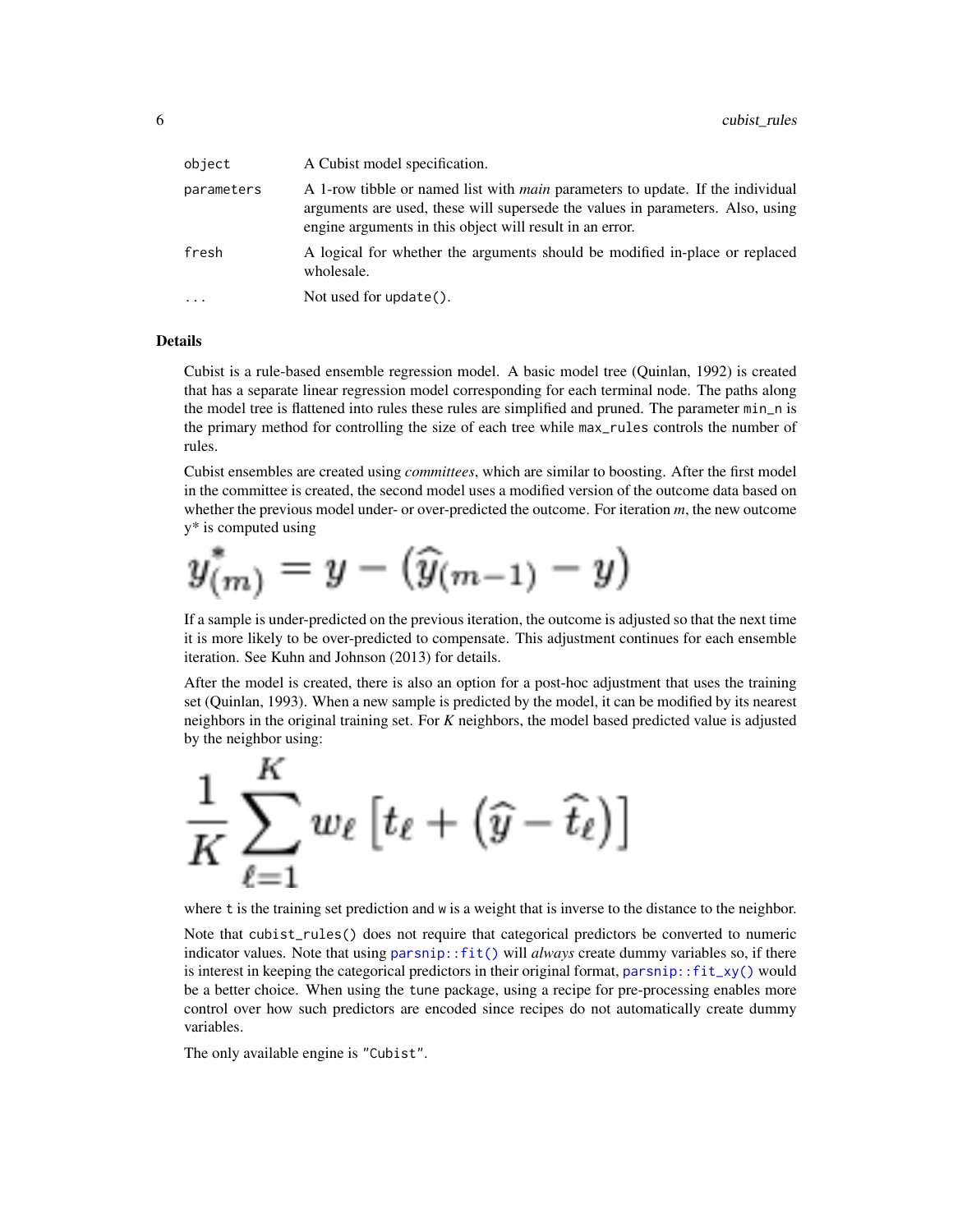#### <span id="page-6-0"></span>mtry\_prop 7

#### Value

An updated parsnip model specification.

#### References

Quinlan R (1992). "Learning with Continuous Classes." Proceedings of the 5th Australian Joint Conference On Artificial Intelligence, pp. 343-348.

Quinlan R (1993)."Combining Instance-Based and Model-Based Learning." Proceedings of the Tenth International Conference on Machine Learning, pp. 236-243.

Kuhn M and Johnson K (2013). *Applied Predictive Modeling*. Springer.

#### See Also

[parsnip::fit\(\)](#page-0-0), [parsnip::fit\\_xy\(\)](#page-0-0), [Cubist::cubist\(\)](#page-0-0), [Cubist::cubistControl\(\)](#page-0-0)

#### Examples

```
cubist_rules()
# Parameters can be represented by a placeholder:
cubist_rules(committees = 7)
# ------------------------------------------------------------------------------
data(car_prices, package = "modeldata")
car_rules <-
  cubist_rules(committees = 1) %>%
  fit(log10(Price) \sim ., data = car_prices)
car_rules
summary(car_rules$fit)
# ------------------------------------------------------------------------------
model <- cubist_rules(committees = 10, neighbors = 2)
model
update(model, committees = 1)
update(model, committees = 1, fresh = TRUE)
```

```
mtry_prop Proportion of Randomly Selected Predictors
```
#### Description

Proportion of Randomly Selected Predictors

#### Usage

 $mtry\_prop(range = c(0.1, 1), trans = NULL)$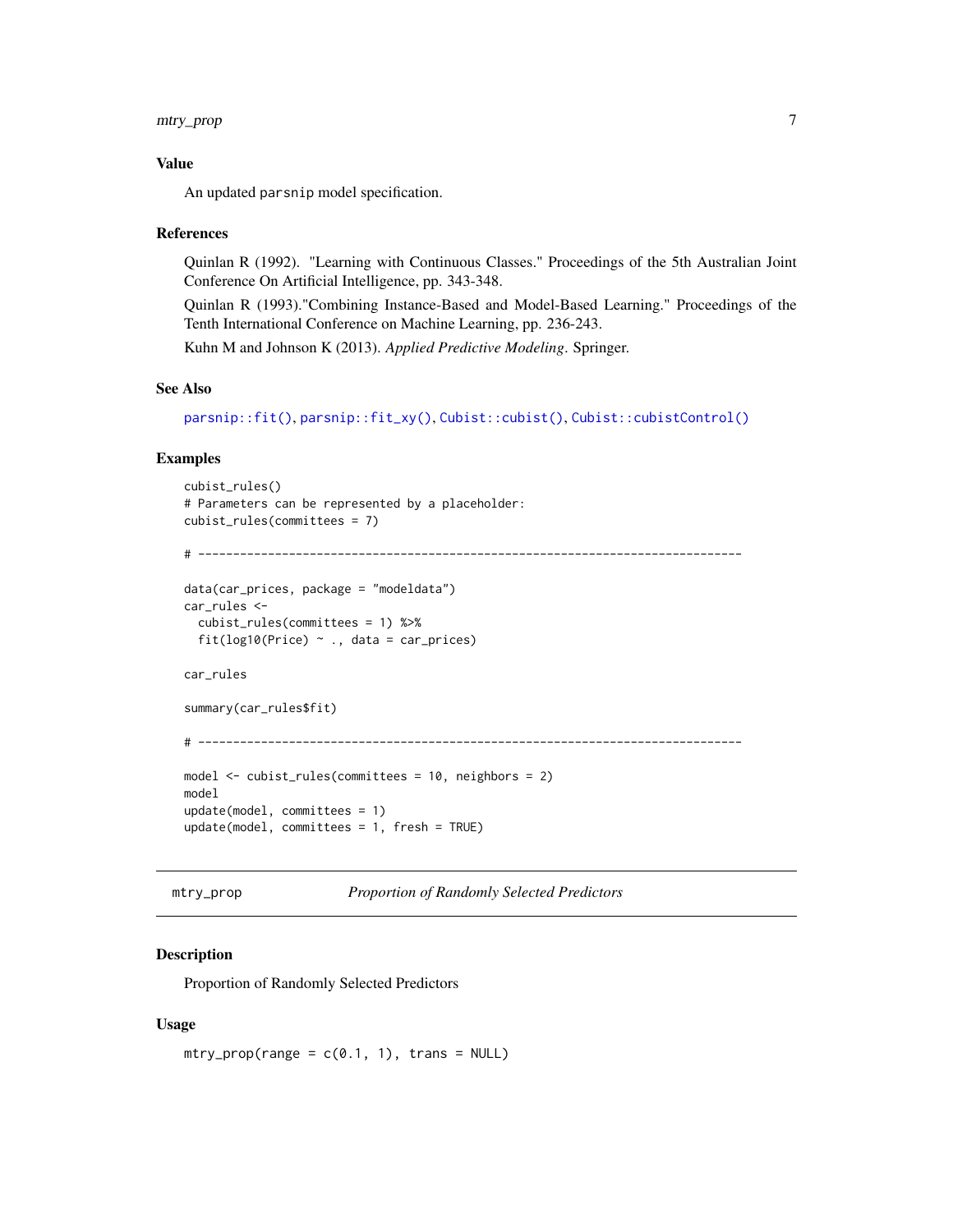#### <span id="page-7-0"></span>**Arguments**

| range | A two-element vector holding the <i>defaults</i> for the smallest and largest possible<br>values, respectively.                                    |
|-------|----------------------------------------------------------------------------------------------------------------------------------------------------|
| trans | A trans object from the scales package, such as scales::log10_trans()<br>or scales::reciprocal_trans(). If not provided, the default is used which |
|       | matches the units used in range. If no transformation, NULL.                                                                                       |

#### Value

A dials with classes "quant\_param" and "param". The range element of the object is always converted to a list with elements "lower" and "upper".

```
multi_predict._c5_rules
```

```
multi_predict() methods for rule-based models
```
#### Description

multi\_predict() methods for rule-based models

#### Usage

```
## S3 method for class '`_c5_rules`'
multi_predict(object, new_data, type = NULL, trees = NULL, ...)
## S3 method for class '`_cubist`'
multi_predict(object, new_data, type = NULL, neighbors = NULL, ...)
## S3 method for class '`_xrf`'
multi_predict(object, new_data, type = NULL, penalty = NULL, ...)
```
#### Arguments

| object    | An object of class model_fit                                             |
|-----------|--------------------------------------------------------------------------|
| new_data  | A rectangular data object, such as a data frame.                         |
| type      | A single character value or NULL. Possible values are class" and "prob". |
| trees     | An numeric vector of trees between one and 100.                          |
| $\cdot$   | Not currently used.                                                      |
| neighbors | An numeric vector of neighbors values between zero and nine.             |
| penalty   | Non-negative penalty values.                                             |

#### Details

For C5.0 rule-based models, the model fit may contain less boosting iterations than the number requested. Printing the object will show how many were used due to early stopping. This can be change using an option in [C50::C5.0Control\(\)](#page-0-0). Beware that the number of iterations requested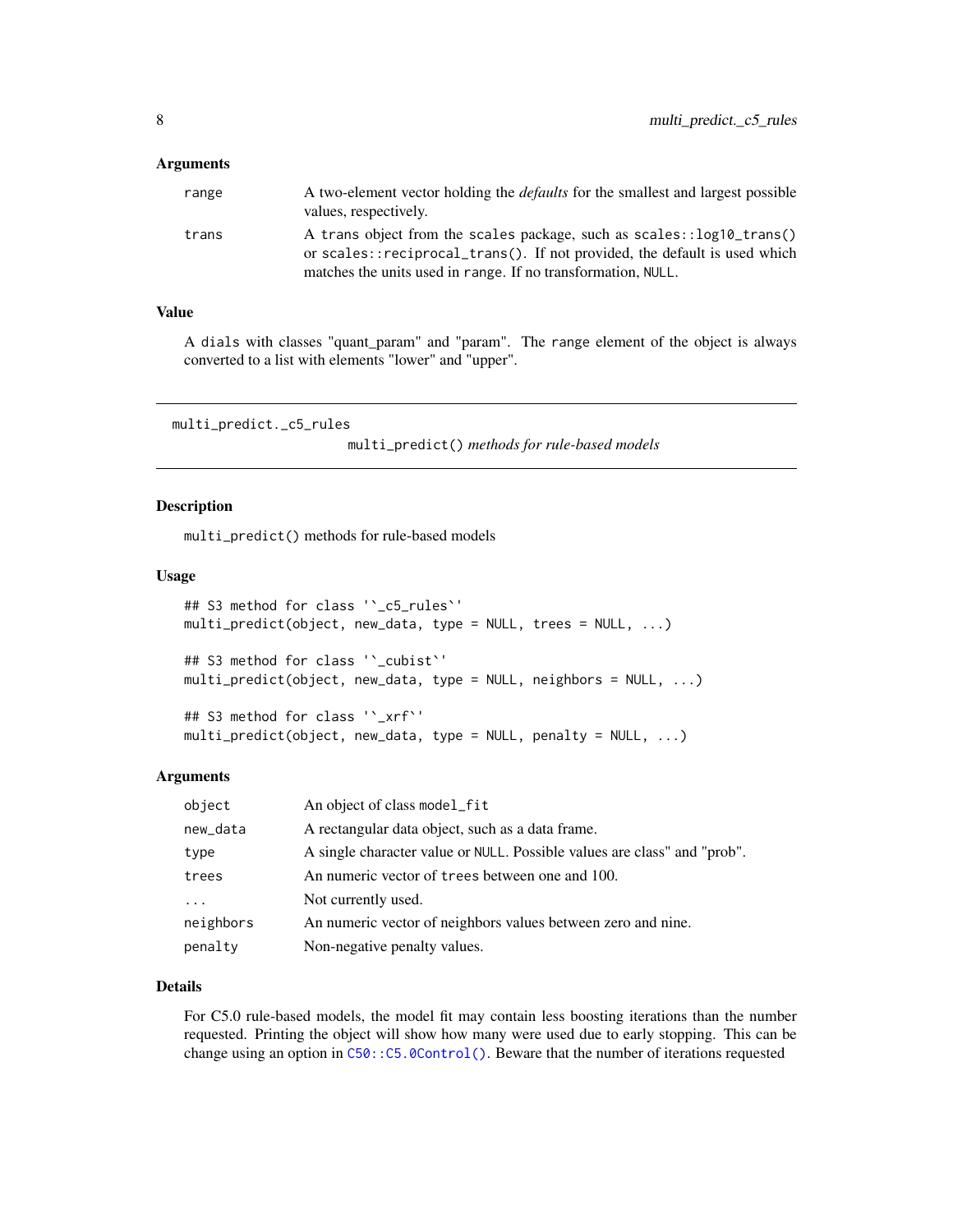<span id="page-8-0"></span>rule\_fit 9

#### Value

A tibble with one row for each row of new\_data. Multiple predictions are contained in a list column called .pred. That column has the standard parsnip prediction column names as well as the column with the tuning parameter values.

#### <span id="page-8-1"></span>rule\_fit *General Interface for RuleFit Models*

#### Description

[rule\\_fit\(\)](#page-8-1) is a way to generate a *specification* of a model before fitting. The main arguments for the model are:

- mtry: The number of predictors that will be randomly sampled at each split when creating the tree models.
- trees: The number of trees contained in the ensemble.
- min\_n: The minimum number of data points in a node that are required for the node to be split further.
- tree\_depth: The maximum depth of the tree (i.e. number of splits).
- learn\_rate: The rate at which the boosting algorithm adapts from iteration-to-iteration.
- loss\_reduction: The reduction in the loss function required to split further.
- sample\_size: The amount of data exposed to the fitting routine.
- penalty: The amount of regularization in the glmnet model.

These arguments are converted to their specific names at the time that the model is fit. Other options and argument can be set using [parsnip::set\\_engine\(\)](#page-0-0). If left to their defaults here (NULL), the values are taken from the underlying model functions. If parameters need to be modified, update() can be used in lieu of recreating the object from scratch.

#### Usage

```
rule_fit(
  mode = "unknown",
 mtry = NULL,trees = NULL,
  min_n = NULL,tree_depth = NULL,
  learn_rate = NULL,
  loss_reduction = NULL,
  sample_size = NULL,
  penalty = NULL
)
## S3 method for class 'rule_fit'
update(
```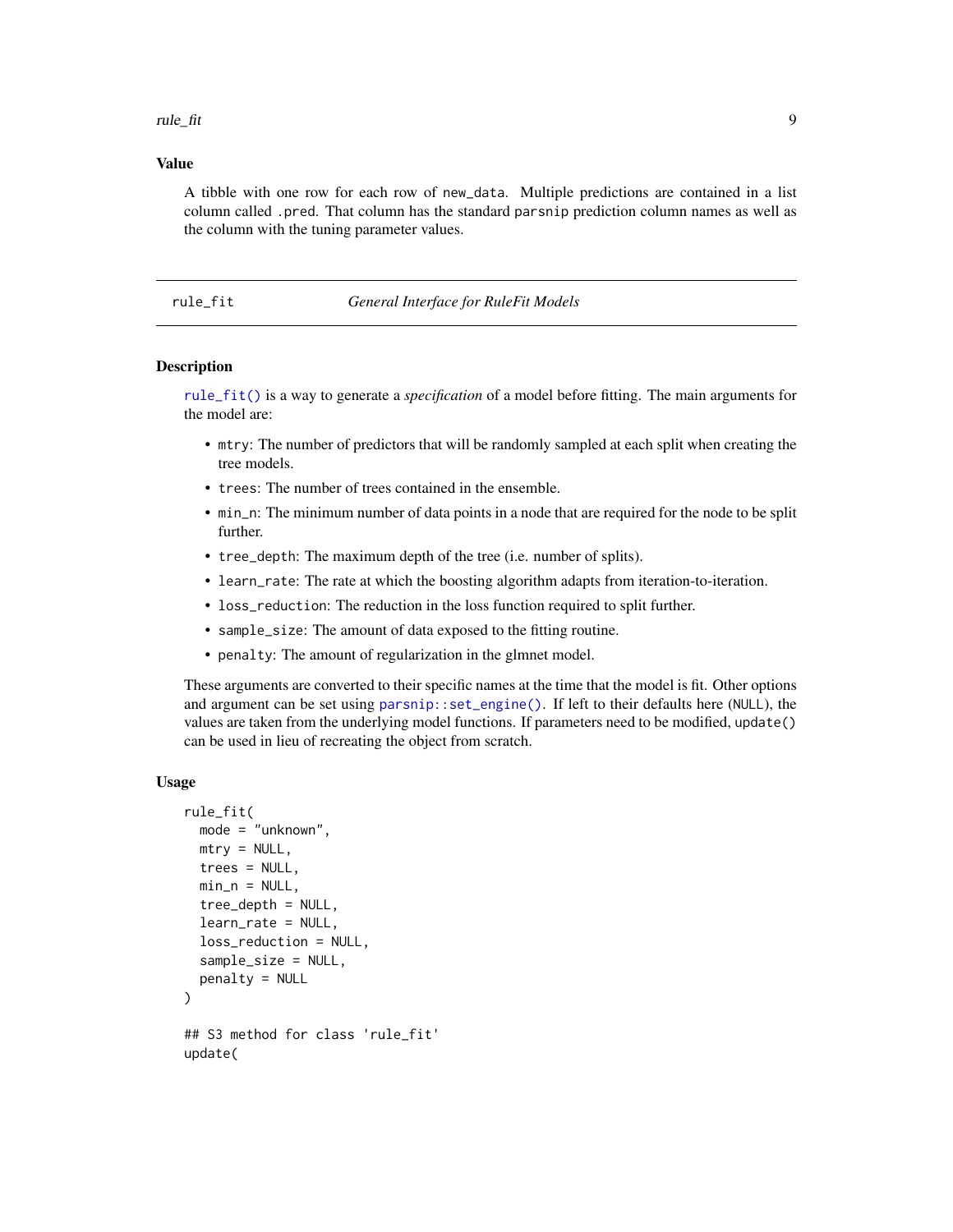```
object,
 parameters = NULL,
 mtry = NULL,trees = NULL,
 min_n = NULL,tree_depth = NULL,
  learn_rate = NULL,
  loss_reduction = NULL,
  sample_size = NULL,
 penalty = NULL,
  fresh = FALSE,
  ...
)
```
#### Arguments

| mode        | A single character string for the type of model. Possible values for this model<br>are "unknown", "regression", or "classification".                                                                                                |
|-------------|-------------------------------------------------------------------------------------------------------------------------------------------------------------------------------------------------------------------------------------|
| mtry        | An number for the number (or proportion) of predictors that will be randomly<br>sampled at each split when creating the tree models.                                                                                                |
| trees       | An integer for the number of trees contained in the ensemble.                                                                                                                                                                       |
| $min\_n$    | An integer for the minimum number of data points in a node that are required<br>for the node to be split further.                                                                                                                   |
| tree_depth  | An integer for the maximum depth of the tree (i.e. number of splits).                                                                                                                                                               |
| learn_rate  | A number for the rate at which the boosting algorithm adapts from iteration-to-<br><i>iteration.</i>                                                                                                                                |
|             | loss_reduction A number for the reduction in the loss function required to split further.                                                                                                                                           |
| sample_size | An number for the number (or proportion) of data that is exposed to the fitting<br>routine.                                                                                                                                         |
| penalty     | L1 regularization parameter.                                                                                                                                                                                                        |
| object      | A rule_fit model specification.                                                                                                                                                                                                     |
| parameters  | A 1-row tibble or named list with <i>main</i> parameters to update. If the individual<br>arguments are used, these will supersede the values in parameters. Also, using<br>engine arguments in this object will result in an error. |
| fresh       | A logical for whether the arguments should be modified in-place or replaced<br>wholesale.                                                                                                                                           |
| .           | Not used for update().                                                                                                                                                                                                              |

#### Details

The RuleFit model creates a regression model of rules in two stages. The first stage uses a tree-based model that is used to generate a set of rules that can be filtered, modified, and simplified. These rules are then added as predictors to a regularized generalized linear model that can also conduct feature selection during model training.

For the xrf engine, the xgboost package is used to create the rule set that is then added to a glmnet model. The only available engine is "xrf".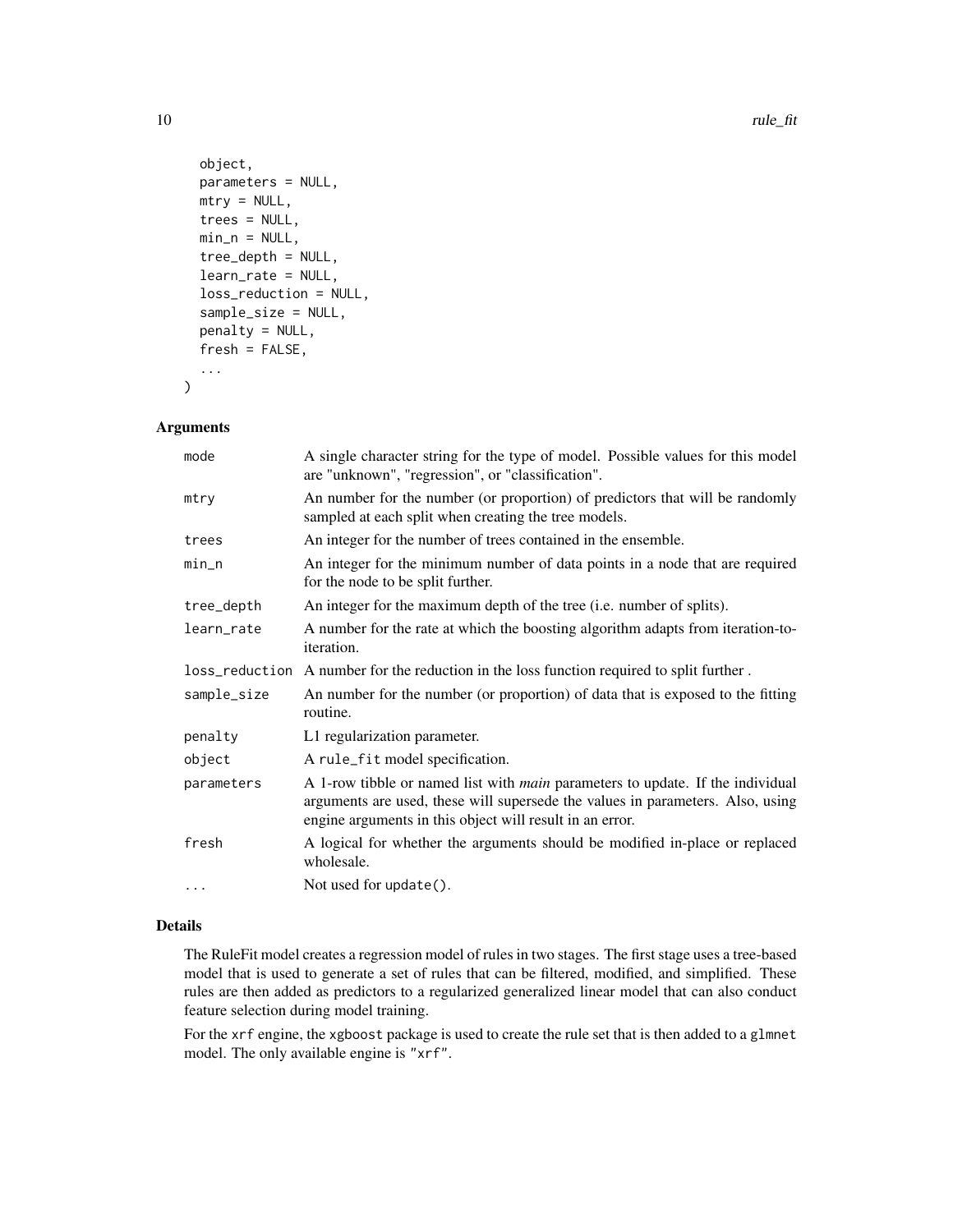#### <span id="page-10-0"></span>Differences from the xrf package:

Note that, per the documentation in ?xrf, transformations of the response variable are not supported. To use these with rule\_fit(), we recommend using a recipe instead of the formula method.

Also, there are several configuration differences in how xrf() is fit between that package and the wrapper used in rules. Some differences in default values are:

- trees (xrf: 100, rules: 15)
- max\_depth (xrf: 3, rules: 6)

These differences will create a difference in the values of the penalty argument that glmnet uses. Also, rules can also set penalty whereas xrf uses an internal 5-fold cross-validation to determine it (by default).

#### Value

An updated parsnip model specification.

#### References

Friedman, J. H., and Popescu, B. E. (2008). "Predictive learning via rule ensembles." *The Annals ofApplied Statistics*, 2(3), 916-954.

#### See Also

[parsnip::fit\(\)](#page-0-0), [parsnip::fit\\_xy\(\)](#page-0-0), [xrf::xrf.formula\(\)](#page-0-0)

#### Examples

```
rule_fit()
# Parameters can be represented by a placeholder:
rule_fit(trees = 7)
```

```
# ------------------------------------------------------------------------------
set.seed(6907)
rule_fit_rules <-
 rule_fit(trees = 3, penalty = 0.1) %>%
 set_mode("classification") %>%
 fit(Species \sim ., data = iris)
# ------------------------------------------------------------------------------
model \le- rule_fit(trees = 10, min_n = 2)
model
update(model, trees = 1)
update(model, trees = 1, fresh = TRUE)
```